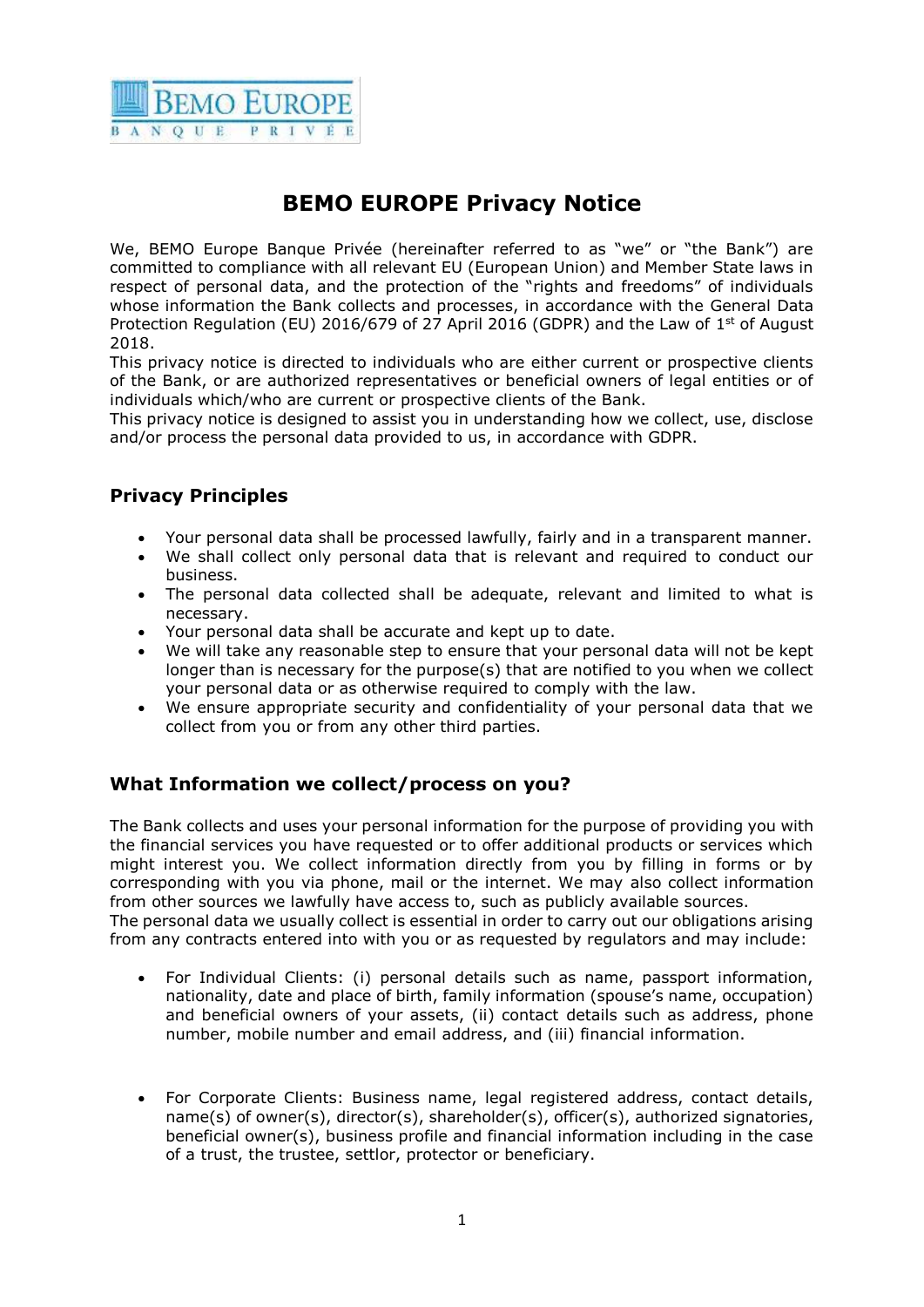The Bank may also collect the following technical information through the website or the Online Banking:

 Cookies: Cookies are important to the proper functioning of a site. To improve your experience, we use cookies to measure the audience of our website bemo.lu and to remember log-in details. When visiting the website of the bank, cookies can temporarily be installed on the user's computer. Please refer to our cookies policy for more details.

The data we collect about you will be for the following purposes:

- Processing a product application, service request, a transaction or a payment;
- Evaluating and monitoring your credit worthiness;
- Detecting and preventing fraud, money laundering and other financial crimes;
- Carrying out due diligence and other screening activities (including background checks);
- Providing online services;
- Complying with laws and regulations;
- Enforcing the Bank's rights, including undertaking debt collection activities and legal proceedings;
- Understanding your needs and offering products and services to meet these needs;
- Disclosing and reporting information to official authorities to fulfill the Bank's obligations in relation to Foreign Account Tax Compliance Act (FATCA), Common Reporting Standard (CRS).
- Responding to information requests issued by the Administration des Contributions Directes (ACD) in Luxembourg, the Tax Administration in France, and the regulators located inside and outside Luxembourg;
- Disclosing information to our correspondents, agent banks, custodians and financial institutions, wherever located, that help us process your payments, transactions or in which you have an interest in securities where such securities are held by us for you;
- Internal researching, statistical analysis and improving our products, services, systems and infrastructure;
- Lawfully transferring by us of any rights or obligations;
- Dealing with complaints;
- Keeping track of communications between us (phone calls, emails, letters etc.);
- Managing and issuing payment cards, and sharing information with card processing suppliers;
- Enabling service providers (such as IT companies, auditors, lawyers etc.) to provide their services effectively;
- Sending marketing, advertising and promotional information.

#### **Management of your Personal Data**

- **Data accuracy**: We will take reasonable efforts to ensure that your personal data is accurate and complete. However, this means that you must also update us of any changes in your personal data that you had initially provided us with. We will not be responsible for relying on inaccurate or incomplete personal data if you fail to update us with your current information.
- **Security arrangements**: We will also put in place reasonable security arrangements to ensure that your personal data is adequately protected and secured. Appropriate security arrangements will be taken to prevent any unauthorized access, collection, use, disclosure, copying, modification, leakage, loss, damage and/or alteration of your personal data. However, we cannot assume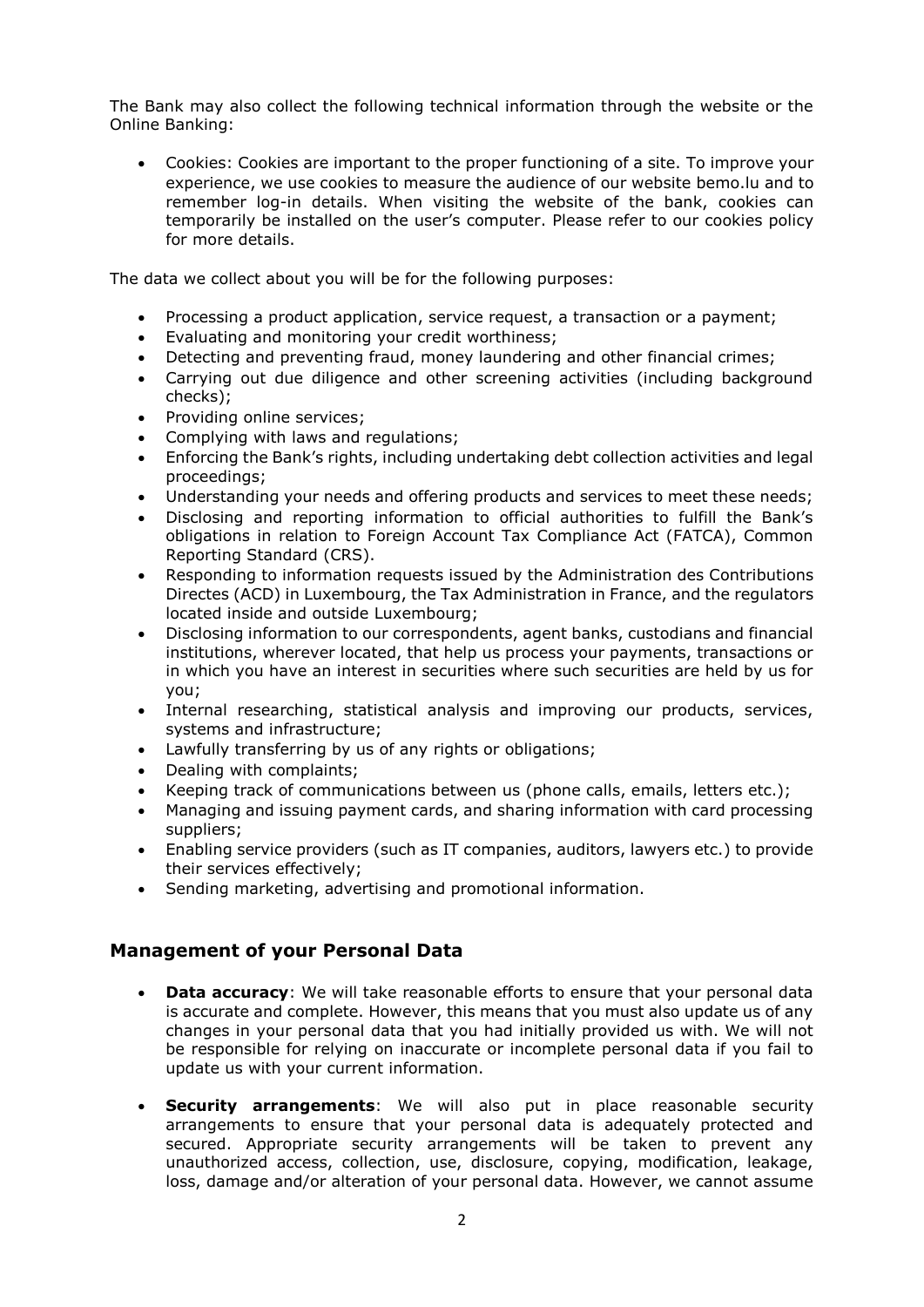responsibility for any unauthorized use of your personal data by third parties which are wholly attributable to factors beyond our control.

- **Legal basis**: We retain personal data in accordance with legal, regulatory, contractual, business and operational obligations.
- **International data transfer**: The Bank may transfer or disclose personal data to countries outside the European Economic Area. In such cases, the Bank shall ensure that personal data enjoys the same level of confidentiality and security provided by the Bank in Luxembourg and France by ensuring appropriate safeguards provided for in Article 44 and 49 of the GDPR regulation and setting security measures (e.g. encryption, anonymization, physical security etc.). The Bank, where possible, will ensure to obtain from the recipients, a written commitment that such data will be kept confidential and secure.
- **Data retention**: Your personal data will be kept by us as long as you maintain a relationship with us, and even after ending the relationship with us when it is required by laws and regulations, or pursuant to our internal policies and procedures, or to respond to inquiries or complaints, or to protect our rights and interests.

#### **Your rights as a data subject**

At any point while we are in possession of or processing your personal data, you, the data subject, have the following rights:

- Right of access: you have the right to request a copy of the information that we hold about you.
- Right of rectification: you have the right to correct data that we hold about you that is inaccurate or incomplete.
- Right to be forgotten: in certain circumstances you can ask us for the data we hold about you to be erased from our records.
- Right to restriction of processing: where certain conditions apply to have a right to restrict the processing.
- Right of portability: you have the right to have the data we hold about you transferred to another organization.
- Right to object: you have the right to object to certain types of processing such as direct marketing.
- Right to object to automated processing, including profiling: you also have the right to be subject to the legal effects of automated processing or profiling in case we use these procedures.
- Right to lodge a complaint: if you think that any of your rights have been infringed by us, you have the right to lodge a complaint before the Office of the Commissioner for Personal Data Protection.